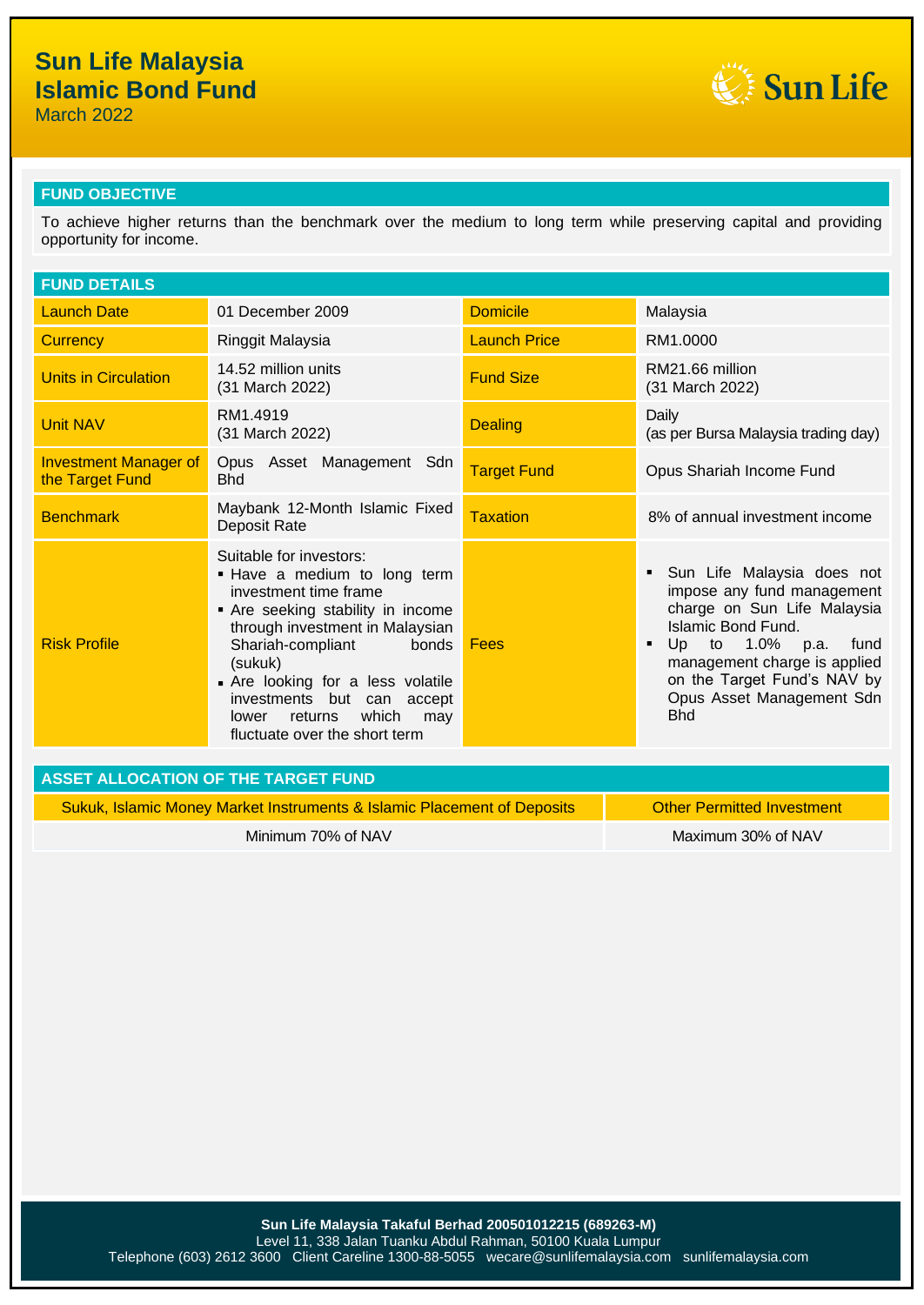March 2022



| SECTOR ALLOCATION OF THE TARGET FUND |                 | <b>TOP HOLDINGS OF THE TARGET FUND</b> |        |                      |        |      |
|--------------------------------------|-----------------|----------------------------------------|--------|----------------------|--------|------|
| <b>Investment Holding</b>            | 24.72%          | <b>Sukuk Issuer</b>                    | Coupon | <b>Maturity Date</b> | Rating | %    |
| <b>Finance</b>                       | 18.69%          | DANGA CAP                              | 4.60%  | 23.02.26             | AAA    | 14.5 |
| <b>Toll Road</b>                     | 12.46%          | <b>BHD</b>                             |        |                      |        |      |
| Infrastructure                       | 9.68%           | DANGA CAP<br><b>BHD</b>                | 4.88%  | 29.01.30             | AAA    | 6.8  |
| <b>Bank</b>                          | 6.55%           | Maybank B3                             | 4.08%  | 25.09.24             | AA3    | 6.5  |
| <b>Transport / Port</b>              | 5.45%           | AT <sub>1</sub>                        |        |                      |        |      |
| <b>Power</b>                         | 5.41%           | Danainfra<br>Nasional Bhd              | 3.93%  | 27.11.34             | NR-GG  | 6.3  |
| <b>Water</b>                         | 4.32%           | Zamarad                                | 4.60%  | 24.07.26             | AAA    | 5.5  |
| <b>Telecommunication</b>             | 3.45%           | TR <sub>2</sub>                        |        |                      |        |      |
| <b>Health Care</b>                   | 2.15%           | <b>Credit Profile</b>                  |        |                      |        | $\%$ |
| <b>Industrial</b>                    | AAA<br>1.10%    |                                        | 45.69  |                      |        |      |
| <b>Plantation</b>                    | AA3<br>1.08%    |                                        | 32.22  |                      |        |      |
| <b>Property</b>                      | NR-GG<br>1.07%  |                                        | 14.98  |                      |        |      |
| Cash                                 | AA1<br>3.88%    |                                        | 3.23   |                      |        |      |
| <b>Total</b>                         | Cash<br>100.00% |                                        | 3.88   |                      |        |      |

#### **PERFORMANCE RECORD**

This fund feeds into Opus Shariah Income Fund ("Target Fund") with the objective to achieve higher returns than the benchmark over the medium to long term while preserving capital and providing opportunity for income.

Table below shows the investment returns of Sun Life Malaysia Islamic Bond Fund versus its benchmark as at 31 March 2022:

| $\frac{1}{2}$    | YTD     | 1 <sub>M</sub> | 1-Year  | 3-Years | 5-Years | <b>10-Years</b> | <b>Since</b><br><b>Inception</b> |
|------------------|---------|----------------|---------|---------|---------|-----------------|----------------------------------|
| Fund*            | $-0.23$ | $-0.42$        | $-0.59$ | 7.37    | 18.52   | 34.87           | 49.19                            |
| <b>Benchmark</b> | 0.45    | 0.16           | 1.85    | 7.04    | 14.10   | 33.47           | 42.53                            |

*\* Calculation of past performance is based on NAV-to-NAV*

**Notice: Past performance of the fund is not an indication of its future performance which may differ. The fund performance is not guaranteed.**

**Sun Life Malaysia Takaful Berhad 200501012215 (689263-M)**

Level 11, 338 Jalan Tuanku Abdul Rahman, 50100 Kuala Lumpur Telephone (603) 2612 3600 Client Careline 1300-88-5055 wecare@sunlifemalaysia.com sunlifemalaysia.com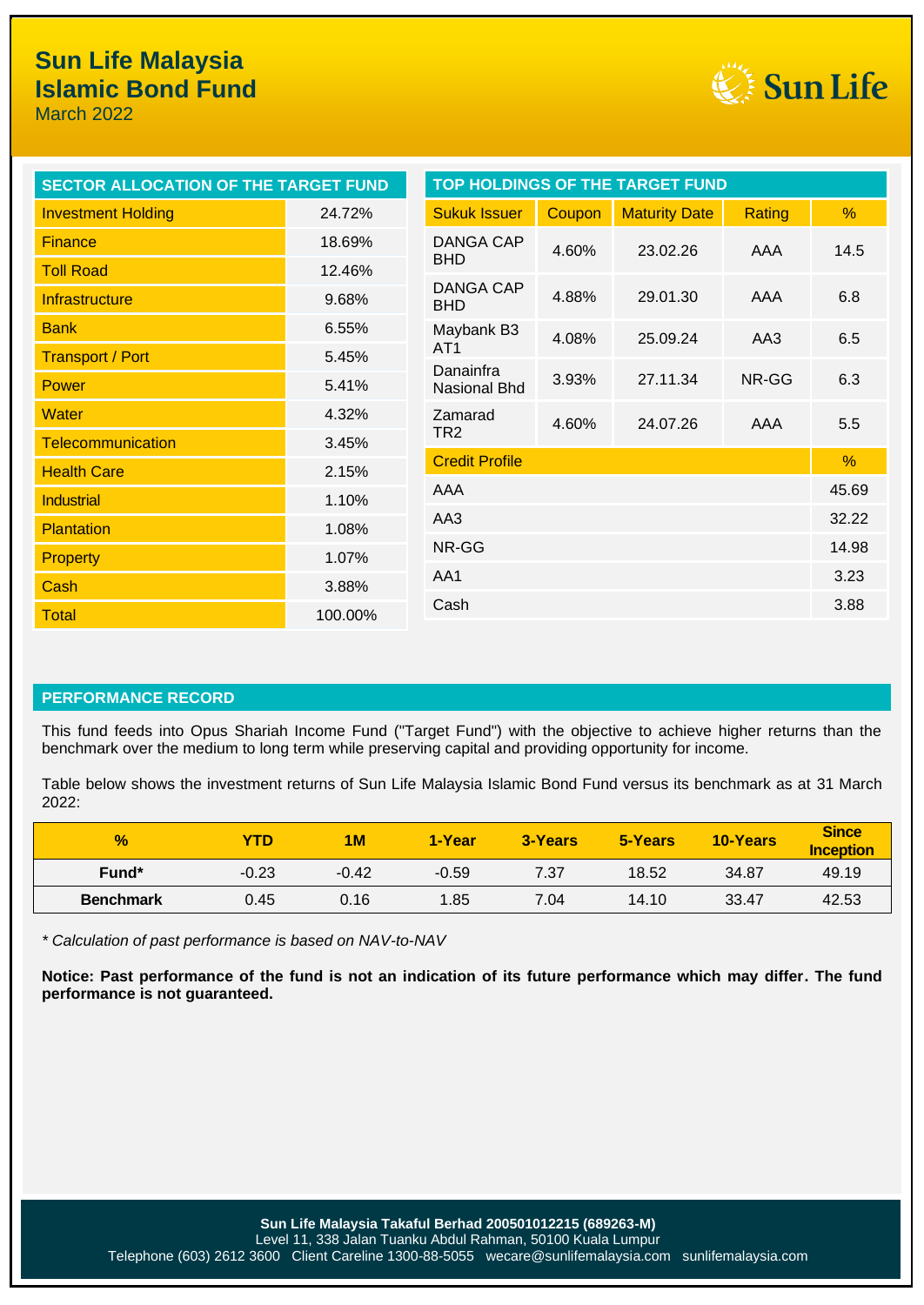

#### **FUND MANAGER'S COMMENTS**

Despite a safe haven bid for sukuk in the beginning of March, the market narrative has shifted back towards inflation concerns, no doubt aided in part by Powell's hawkish comments and rising commodity prices. We expect some uncertainty in markets as investors digest the implications of a more hawkish Fed and a rate hike path that has seemingly steepened. While the domestic GII market was slightly affected by the volatility in global markets, we expect domestic sukuk yields to reflect a recovering Malaysian economy with slack in the labour market and a comparatively moderate inflation outlook. Thus, we maintain our house view of a 25bps rate hike by Bank Negara Malaysia (BNM) in 2H2022. The ongoing Malaysian economy recovery is expected to provide an uplift to corporate financial strength. Thus, we will continue to raise our corporate sukuk holdings with selective credits, targeting an allocation of at least 70% to corporate sukuk, and increase the running yield to at least 4%. In light of elevated volatility within global markets, we aim to keep duration shorter at around 3 – 5 years.

#### **RISKS**

All investment carries some form of risks. The potential key risks include but are not limited to the following:

| <b>Market risk</b>          | The usual risks of investing and participating in listed and unlisted securities apply to an<br>investment in the units. Prices of securities may go up or down in response to changes in<br>economic conditions, profit rates, and the market's perception of securities. These may cause<br>the price of units to go up or down as the price of units is based on the current market value of<br>the investments of the target fund.                                                                |
|-----------------------------|-------------------------------------------------------------------------------------------------------------------------------------------------------------------------------------------------------------------------------------------------------------------------------------------------------------------------------------------------------------------------------------------------------------------------------------------------------------------------------------------------------|
| <b>Fund management risk</b> | The performance of the target fund depends on, amongst other things, the experience and<br>expertise of Opus AM. Poor management of the target fund will jeopardise the investment of<br>the target fund and subsequently, may lead to losses to unit holders.<br>The risk is reduced through the following:                                                                                                                                                                                          |
|                             | Implementation of a consistent structured investment process; and<br>$\bullet$<br>Establishment and implementation of stringent internal policies and procedures.<br>$\bullet$                                                                                                                                                                                                                                                                                                                        |
| <b>Non-compliance risk</b>  | This involves the risk of fraudulent acts or the risk that rules set out in the governing deed or<br>law that govern the target fund's operations or internal policies and procedures are not being<br>complied with (e.g. human and system errors), which may result in loss to the target fund.                                                                                                                                                                                                     |
|                             | The risk is reduced through the establishment and implementation of appropriate compliance<br>guidelines and stringent internal control policies.                                                                                                                                                                                                                                                                                                                                                     |
| <b>Interest rate risk</b>   | Investments in debt securities are subject to the risk of profit rate fluctuations. Prices of debt<br>securities will normally move in the opposite direction of interest rates. A rise or fall in interest<br>rates will cause a fall or rise respectively in prices of debt securities. The target fund may<br>experience a capital loss or gain respectively should the debt securities be sold before<br>maturity.                                                                                |
|                             | Opus AM adopts a top-down investment approach to ensure a thorough evaluation of macro-<br>economic factors is undertaken in order to form an interest rate view. Opus AM will develop the<br>portfolio maturity structure based on their interest rate view to capitalise on expected<br>movements in interest rates. In addition, it is also intended to have maturity diversification to<br>ensure limited impact on the portfolio value in case of adverse changes in interest rate<br>direction. |
|                             | Note: The interest rate is a general indicator that will have an impact on the management of<br>funds regardless if the target fund is a Shariah fund or otherwise. All the investments carried<br>out for the target fund are Shariah-compliant.                                                                                                                                                                                                                                                     |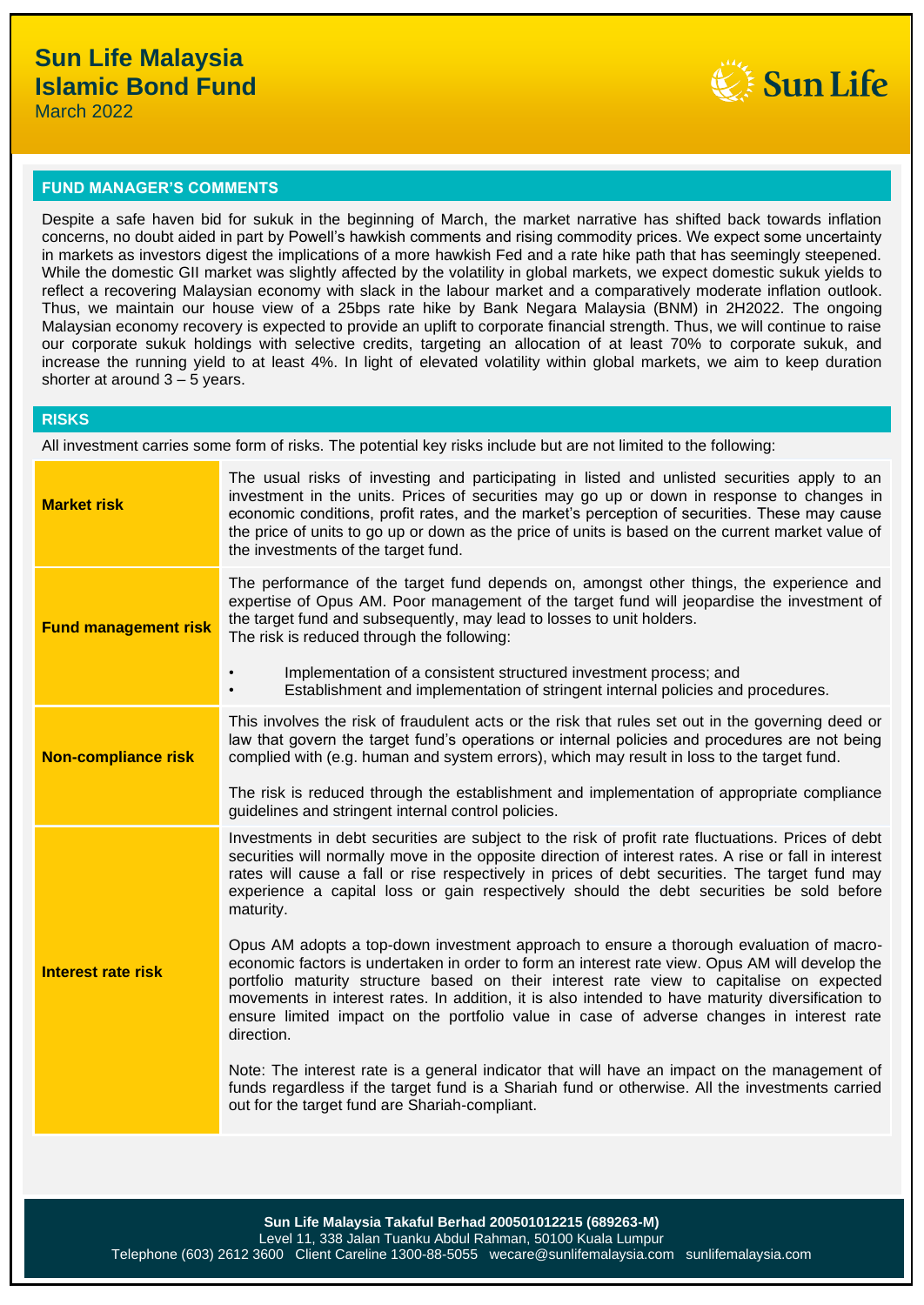March 2022



| <b>RISKS (CONTINUED)</b>   |                                                                                                                                                                                                                                                                                                                                                                                                                                                                                                                                                                                                                                                                                                                                                                                                                                                                                                                                                                                                                                                                                                                                                                                                                                                                                                                                                                                                            |
|----------------------------|------------------------------------------------------------------------------------------------------------------------------------------------------------------------------------------------------------------------------------------------------------------------------------------------------------------------------------------------------------------------------------------------------------------------------------------------------------------------------------------------------------------------------------------------------------------------------------------------------------------------------------------------------------------------------------------------------------------------------------------------------------------------------------------------------------------------------------------------------------------------------------------------------------------------------------------------------------------------------------------------------------------------------------------------------------------------------------------------------------------------------------------------------------------------------------------------------------------------------------------------------------------------------------------------------------------------------------------------------------------------------------------------------------|
| <b>Equity risk</b>         | The target fund is allowed to hold redeemable Sukuk that are convertible into equity. In the<br>event Opus AM chooses to convert the redeemable Sukuk into equity, the target fund will be<br>exposed to equity risk. Equity risk refers to the performance of the equity securities that is<br>much more volatile and difficult to predict as compared to Sukuk. The effect of such volatility<br>and unpredictable performance of the equity securities may have an adverse impact on the<br>target fund's NAV per unit.<br>However, this risk is limited as Opus AM will sell the said equity within 3 months from the date<br>of conversion.                                                                                                                                                                                                                                                                                                                                                                                                                                                                                                                                                                                                                                                                                                                                                           |
| <b>Concentration risk</b>  | The target fund is susceptible to the concentration risk. As the target fund has no limit<br>restriction for money placements or deposits with any single financial institution, there is a<br>possibility that the target fund may be exposed to a single financial institution. The target fund<br>may also be exposed to a single or group issuer limits if the NAV is RM30 million and below.<br>The concentration risk is managed through the monitoring of credit analysis conducted on<br>financial institutions and issuers.                                                                                                                                                                                                                                                                                                                                                                                                                                                                                                                                                                                                                                                                                                                                                                                                                                                                       |
|                            | This risk can be referred to:                                                                                                                                                                                                                                                                                                                                                                                                                                                                                                                                                                                                                                                                                                                                                                                                                                                                                                                                                                                                                                                                                                                                                                                                                                                                                                                                                                              |
| <b>Credit/Default risk</b> | 1. Issuer's creditworthiness<br>This risk is intrinsic with the target fund's investments in Sukuk and refers to the issuer<br>of the Sukuk's creditworthiness and its expected ability to repay debt. Default happens<br>when the issuer is not able to make timely payments of profit on the coupon payment<br>date or principal repayment on the maturity date. If default happens, this will cause a<br>decline in the value of the defaulted Sukuk and subsequently affect the target fund's<br>NAV per unit.<br>Opus AM minimises the target fund's credit risk by adopting the following:<br>Conducting thorough credit analysis before any investment to ascertain the<br>creditworthiness of different issuers; and<br>Diversifying the portfolio by investing in different issuers, if possible.<br>$\bullet$<br>2. Financial institutions' creditworthiness<br>This risk refers to a financial institution that is a party to the trade or placement contract<br>of the target fund, may default in its payment.<br>Opus AM minimises the target fund's credit and default risk by conducting a thorough<br>credit analysis on the financial institutions' creditworthiness. With regards to the trading<br>of the target fund's Sukuk, the risk is minimised by dealing only with any financial<br>institution via Real Time Electronic Transfer of Funds and Securities ("RENTAS")<br>system. |